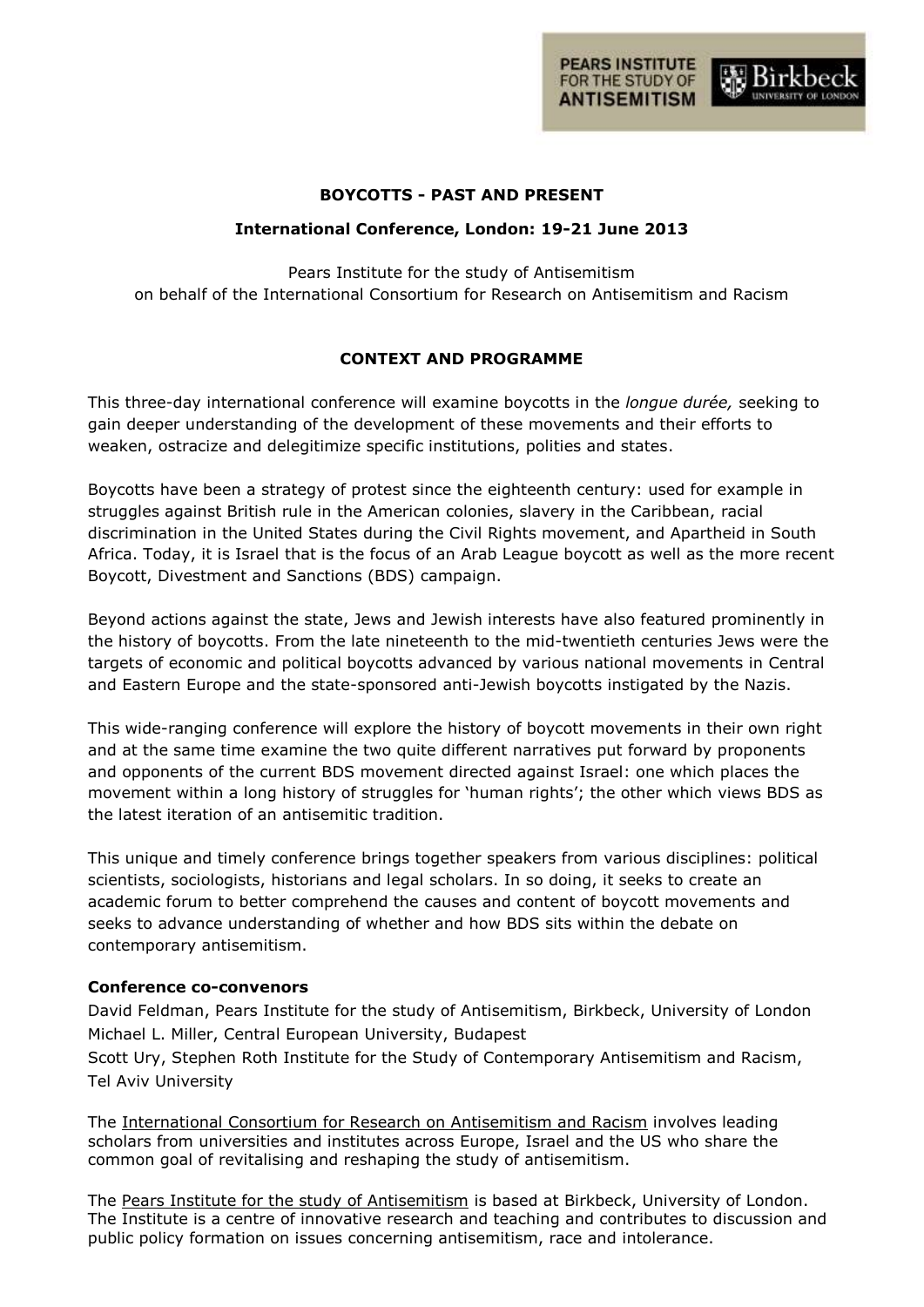

# **BOYCOTTS – PAST AND PRESENT**

# **International Conference, London: 19-21 June 2013**

Pears Institute for the study of Antisemitism, Birkbeck, University of London on behalf of the International Consortium for Research on Antisemitism and Racism

# **Birkbeck, University of London, Clore Lecture Theatre, Clore Management Centre, Torrington Square, London WC1E 7HX**

#### **PROGRAMME**

#### **Wednesday 19 June**

- 15.00 16.00 **Registration Tea and coffee**
- 16.00 16.15 **Welcome** David Feldman, Pears Institute for the study of Antisemitism, Birkbeck, University of London (founding member of ICRAR)
- 16.15 18.00 **Keynote Panel** Chair: David Feldman, Pears Institute for the study of Antisemitism

Consumer Boycotts in Modern History Frank Trentmann, Birkbeck, University of London and Sustainable Consumption Institute, University of Manchester

In Defence of the Nation: Protectionism and Boycotts in Central and Eastern Europe, 1844 – 1933 Michael Miller, Central European University (founding member of ICRAR)

Boycotts and Rights – A South African Perspective Saul Dubow, Queen Mary, University of London

18.00 – 19.00 **Panel 1: Consumer Politics, Race and Colonialism** Chair: Sonya Rose, University of Michigan and Birkbeck, University of London

> 'There Can Be No Friendship': The Contentious Nature of Non-Importation on the American Road to Revolution Molly Perry, The College of William and Mary, Virginia

Abolitionists and Abstention: British Consumer Activism Against Slavery Richard Huzzey, University of Liverpool

19.00 **Drinks Reception**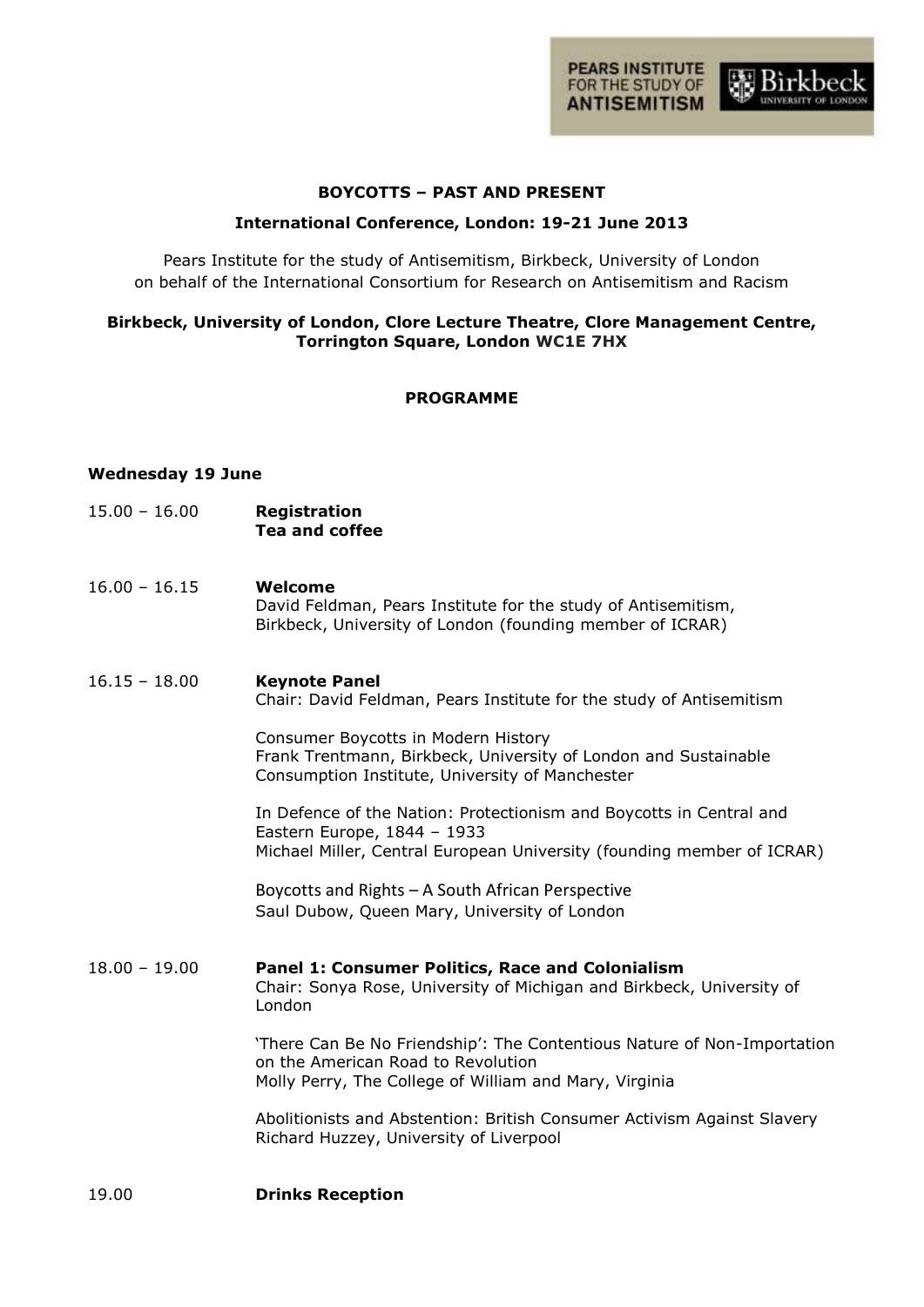# **Thursday 20 June**

9.30 – 11.00 **Panel 2: Boycotts and Nationalism in Early Twentieth Century Europe**

Chair: François Guesnet, University College London (founding member of ICRAR)

'A More Efficient Strike Than With Bats': Boycott Practice and Discourse in Galicia Prior to WW1 Tim Buchen, European-University Viadrina, Frankfurt (Oder)

'To Each His Own': Marketplace Nationalism in the German-Polish Borderland of Poznania at the Turn of the Century Elizabeth A. Drummond, Loyola Marymount University, California

'Swój Do Swego Po Swoje!' Anti-Jewish Boycott: Polish and East European Right-Wing Politics in the Early Twentieth Century Grzegorz Krzywiec, Institute of History, Polish Academy of Sciences

#### 11.00 – 11.30 **Tea and coffee**

# 11.30 – 13.00 **Panel 3: Politics of Resistance and Mobilization**

Chair: Eyal Naveh, Tel Aviv University

'Buy Only '*Totzeret Ha'aretz'* (the Land's Products): Separatist Consumption in British Mandate Palestine Hizky Shoham, Shalom Hartman Institute and Bar Ilan University

Tired Feet and Empty Pockets: The Montgomery and Alexandra Bus Boycotts in Comparative Perspective Derek Catsam, University of Texas of the Permian Basin

A Blossoming of Red Flags: Cesar Chávez and the United Farm Workers' Lettuce Boycott in California Lori A. Flores, State University of New York at Stony Brook

13.00 – 14.00 **Lunch**

#### 14.00 – 15.30 **Panel 4: Nazi Era Boycotts**

Chair: Jessica Reinisch, Birkbeck, University of London

The Ban of Jewish Owned Businesses in Nazi Germany - Was it a Boycott? Christoph Kreutzmueller, Memorial House of the Wannsee-Conference

The Good, the Bad and the Marketplace: Buycott, Boycott and Jewish Consumers in pre-1933 Germany Gideon Reuveni, University of Sussex

German Culture Calls – Don't Forget Your Brass Knuckles: American Efforts to Boycott Academic Exchanges with Nazi Germany Stephen H. Norwood, University of Oklahoma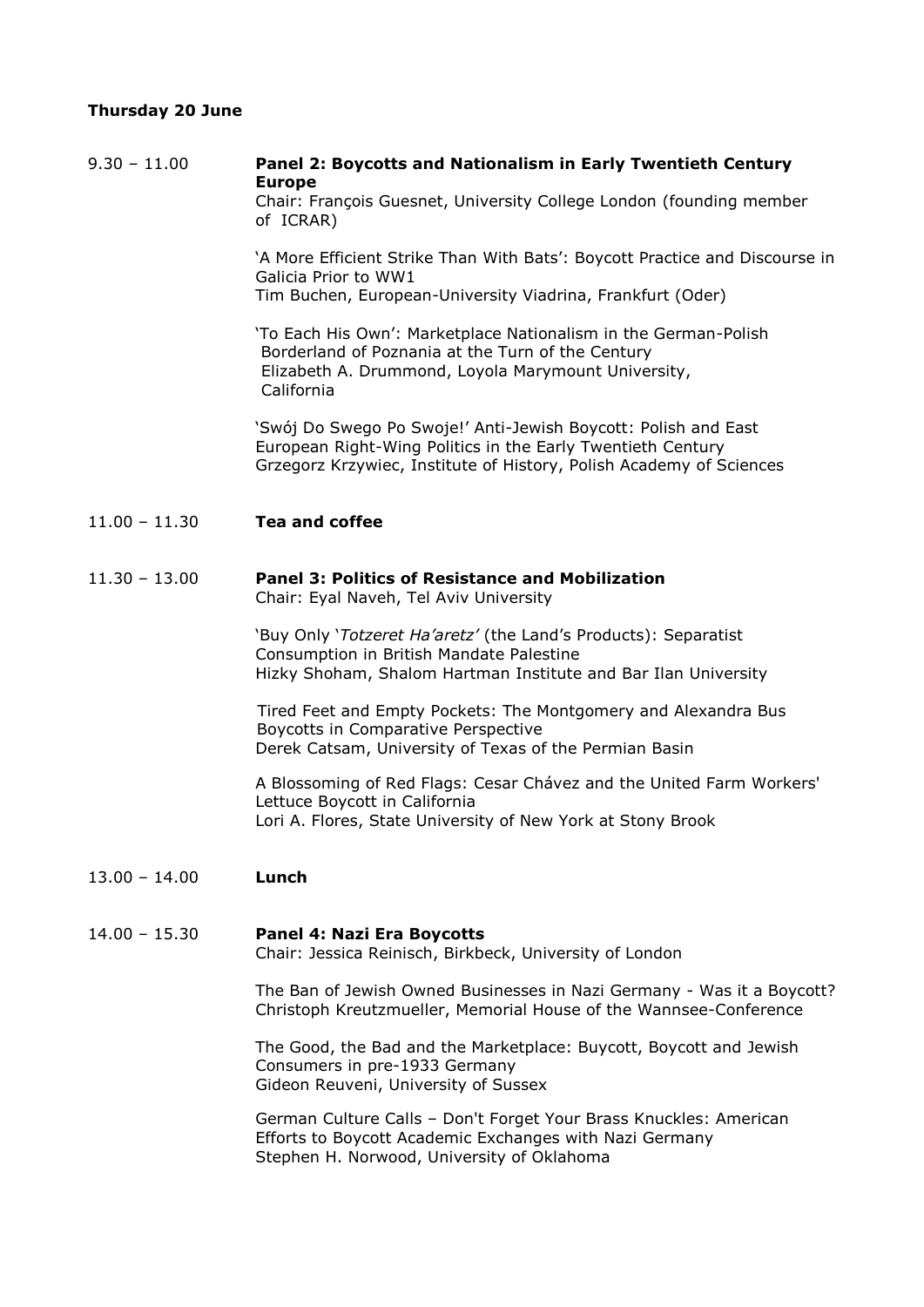#### 15.30 - 16.00 **Tea and coffee**

16.00 – 17.30 **Panel 5: Capitalism, Apartheid and 'the Third World'** Chair: Maurice Samuels, Yale Program for the Study of Antisemitism, Yale University, (founding member of ICRAR)

> 'Dirty Export Business with Chile, South Africa, Israel…': Boycott Campaigns of the Radical Left in Cold-War West Germany Alexander Sedlmaier, Bangor University

Boycotting Nestle: The Campaign Against Milk Formula, 1974-1984 Tehila Sasson, University of California, Berkeley

'Bank of Apartheid': The Barclays Bank Boycott and the Anti-Apartheid Disinvestment Campaign in Britain, 1969-1986 Simon Stevens, Columbia University, New York

# **Friday 21 June**

# 9.30 – 11.00 **Panel 6: After Apartheid: The Politics, Rhetoric and Economics of Boycott**

Chair: Hilary Sapire, Birkbeck, University of London

Sanctioning Apartheid: Comparing South Africa and Israel BDS **Campaigns** Lee Jones, Queen Mary, University of London

Why BDS-Activists Portray Israel as an Apartheid State Ilka Shroeder, Technical University, Berlin

The Best of Intentions, Profiteering and a Self-Congratulatory Narrative: Reviewing the Effects of the Economic Sanctions Against Apartheid South Africa Jan-Ad Stemmet and Yehonatan Alsheh, University of the Free State, Bloemfontein

11.00 – 11.30 **Tea and coffee**

#### 11.30 – 13.00 **Panel 7: Legal and Ethical Perspectives on BDS** Chair: Daniel Monk, Birkbeck, University of London

The BDS Movement and the Question of Horizontalism John Chalcraft, London School of Economics

The Ethics of Boycotts Oliver Leaman, University of Kentucky

Anti-Israel Boycotts and American Anti-Discrimination Law Kenneth L. Marcus, Louis D. Brandeis Center for Human Rights Under Law, Washington DC